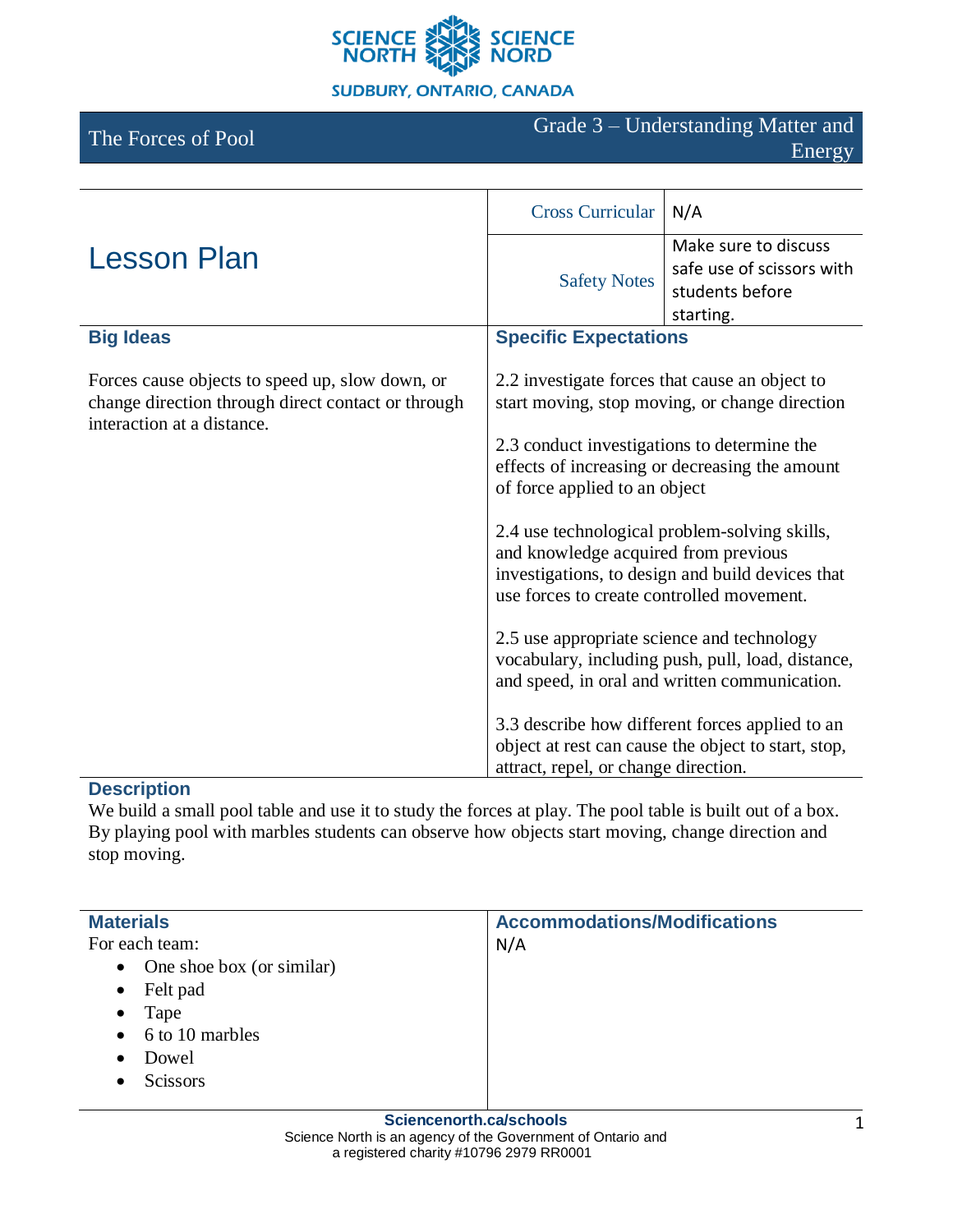

## **Introduction**

What do you know about forces so far? (Review what you know – may include that forces can get things moving, change their direction).

Today we want to look at how forces can accelerate an object, change its direction, and slow it down too. What better way to do it than with a game?

- Can you think of a game where forces are important? (Sports, bowling, pool, toy cars, etc., etc.)
- We will play pool to study forces. But first we have to build a pool table!

### **Action**

In groups of 2 will work well.

## **Making the Pool Table**

- Use attached images as a guide
- Carefully cut the lid off of your box.
- Cut holes into the bottom of the box in each corner and in the middle along one side. Make sure the holes are large enough to fit the marbles you are using.
- Use some extra cardboard to make for corner supports for the playing surface. They should be about an inch shorter than the height of the box. Tape the supports into each corner.
- If necessary, cut off small strips from your lid so that it snuggly fits into the box and sits on the supports.
- Glue/tape felt to one side of the lid to make your playing surface.
- Cut pool table holes into the playing surface (each corner and in the middle of the long sides)
- Put your playing surface into the box and onto the supports. Make sure it fits well and stays flat everywhere. If necessary, tape it down or gently bend to flatten it.

### **Playing Pool**

Now that we've built the pool table it's time to try it out. Before analyzing the forces let's just have some fun and get the hang of how it works.

- Make each player pick an equal number of marbles (3 or 5) that look similar enough that you can remember which ones they are. Choose a "cue" marble that is different again (white would be perfect!)
- Arrange the marbles in a triangle on one side. Keep the cue marble on the other side.
- Use the dowel to give the cue marble a good shove. Smash it into the triangle of marbles.
- Follow the rules of pool to keep playing the game, trying to sink your own marbles.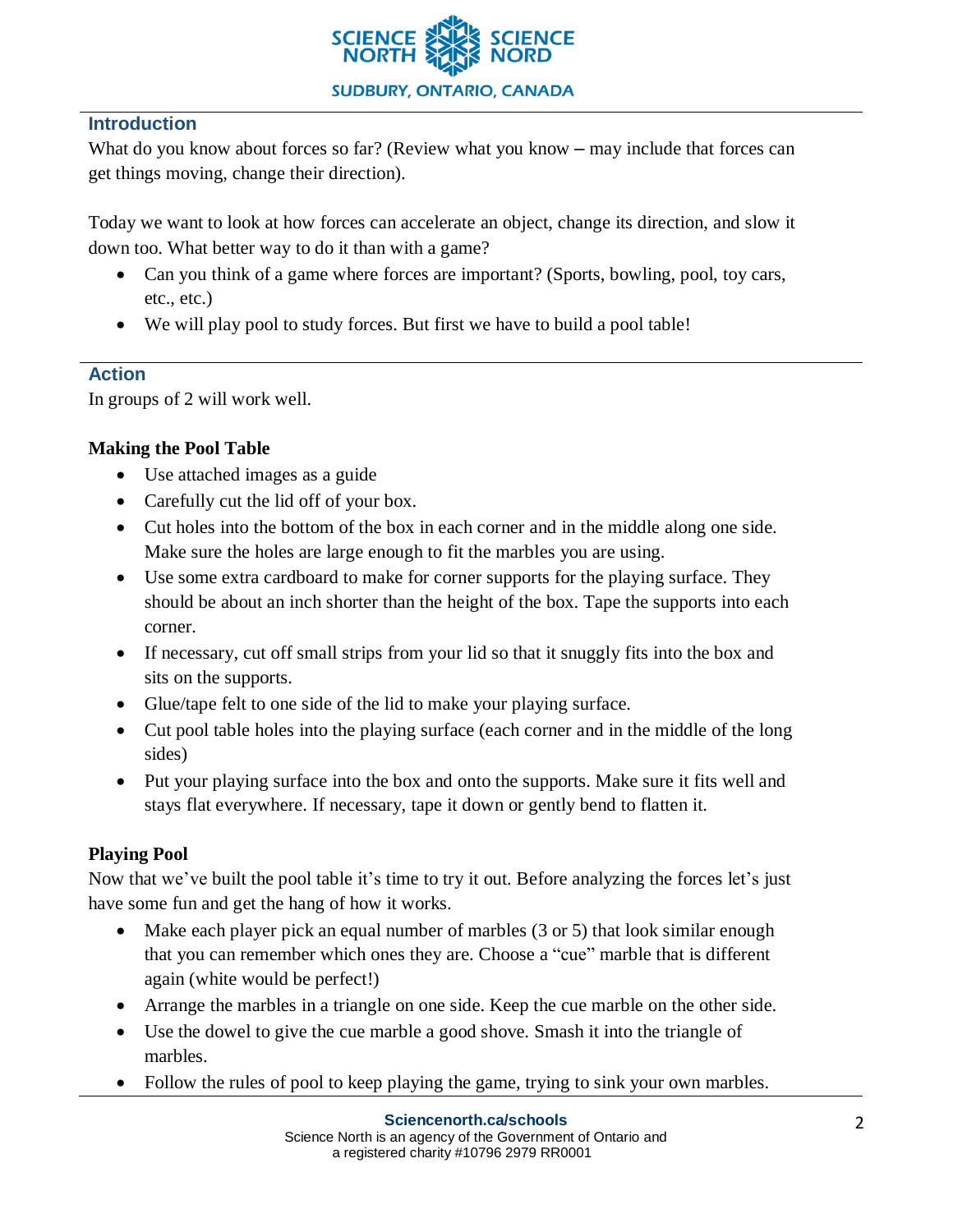

After students have had a chance to get the hang of it a bit it's time to analyze the forces more carefully.

• Then have students fill in the attached worksheet with their observations.

### **Consolidation/Extension**

Closing discussion:

- What did you observe? (Marbles go in different directions, speed up when hit, slow down as they travel, etc.).
- Why do the marbles slow down? (Friction on the felt. If you had no felt, by the way, it would be very hard to see what's happening as there would be so much bouncing around. It would also be hard to even just line up the marbles at the beginning without them rolling away).

**Additional Resources**

See separate worksheet